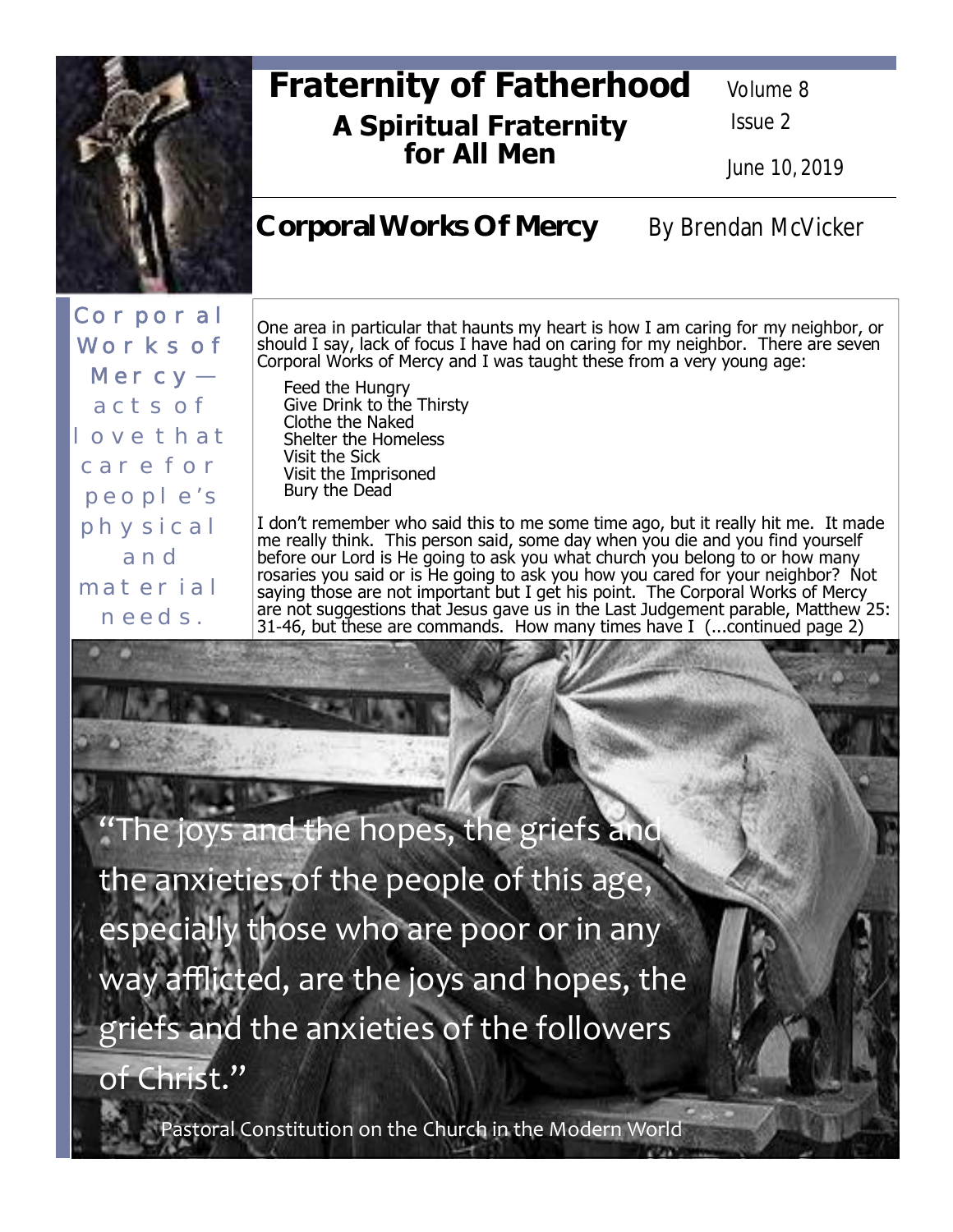### **Corporal Works Of Mercy** *...continued from page 1*

found myself saying I will do it tomorrow, I have to get the yard done today or I will start next weekend because there is a game I want to see today. Hey , this is me. Not someone else. It's me and it scared me.

I think the Lord is giving me a wake-up call. If you don't think you can do it or you are afraid, God says you can do it. He has given you the grace.

It is really easy to go day to day in your busy life and forget how important it is to love and take care of our neighbors. Matthew 25:31-48 states…….. 31 "When the Son of Man comes in his glory, and all the angels with him, he will sit on his glorious throne. 32All the nations will be gathered before him, and he will separate the people one from another as a shepherd separates the sheep from the goats. 33He will put the sheep on his right and the goats on his left. 34 "Then the King will say to those on his right, 'Come, you who are blessed by my Father; take your inheritance, the kingdom prepared for you since the creation of the world. 35 For I was hungry and you gave me something to eat, I was thirsty and you gave me something to drink, I was a stranger and you invited me in, 36I needed clothes and you clothed me, I was sick and you looked after me, I was in prison and you came to visit me.' 37 "Then the righteous will answer him, 'Lord, when did we see you hun-

You Say... God Says...

| You Say                 | God Says                                      | <b>Bible Verses</b> |  |
|-------------------------|-----------------------------------------------|---------------------|--|
| I can't figure it out.  | I will direct your steps.                     | Proverbs 3:5-6      |  |
| I'm too tired.          | I will give you rest.                         | Matthew 11:28-30    |  |
| It's impossible.        | All things are possible.                      | Luke 18:27          |  |
| Nobody loves me.        | I love you.                                   | John 3:16           |  |
| I can't forgive myself. | I forgive you.                                | Romans 8:1          |  |
| It's not worth it.      | It will be worth it.                          | Romans 8:28         |  |
|                         | I'm not smart enough. I will give you wisdom. | I Corinthians 1:30  |  |
| I'm not able.           | I am able.                                    | Il Corinthians 9:8  |  |
| I can't go on.          | My grace is sufficient.                       | Il Corinthians 12:9 |  |
| I can't do it.          | You can do all things.                        | Philippians 4:13    |  |
| I can't manage.         | I will supply all you needs.                  | Philippians 4:19    |  |
| I'm afraid.             | I have not given you fear.                    | Il Timothy 1:7      |  |
| I feel all alone.       | I will never leave you.                       | Hebrews 13:5        |  |

gry and feed you, or thirsty and give you something to drink? 38When did we see you a stranger and invite you in, or needing clothes and clothe you? 39When did we see you sick or in prison and go to visit you?' 40 "The King will reply, 'Truly I tell you, whatever you did for one of the least of these brothers and sisters of mine, you did for me.' 41 "Then he will say to those on his left, 'Depart from me, you who are cursed, into the eternal fire prepared for the devil and his angels. 42For I was hungry and you gave me nothing to eat, I was thirsty and you gave me nothing to drink, 43I was a stranger and you did not invite me in, I needed clothes and you did not clothe me, I was sick and in prison and you did not look after me.' 44 "They also will answer, 'Lord, when did we see you hungry or thirsty or a stranger or needing clothes or sick or in prison, and did not help you?' 45 "He will reply, 'Truly I tell you, whatever you did not do for one of the least of these, you did not do for me.' 46 "Then they will go away to eternal punishment, but the righteous to eternal life."

That is powerful scripture reading. Jesus directly tells us that we will find Him in the poor and marginalized. Whatever we did for one of the least brothers and sisters, we did for Him. So my invitation to you is to join me, and work to become active in the Corporal Works of Mercy. We are all busy in this world but the Lord is asking us to look beyond just ourselves and our own family and give attention to those in need.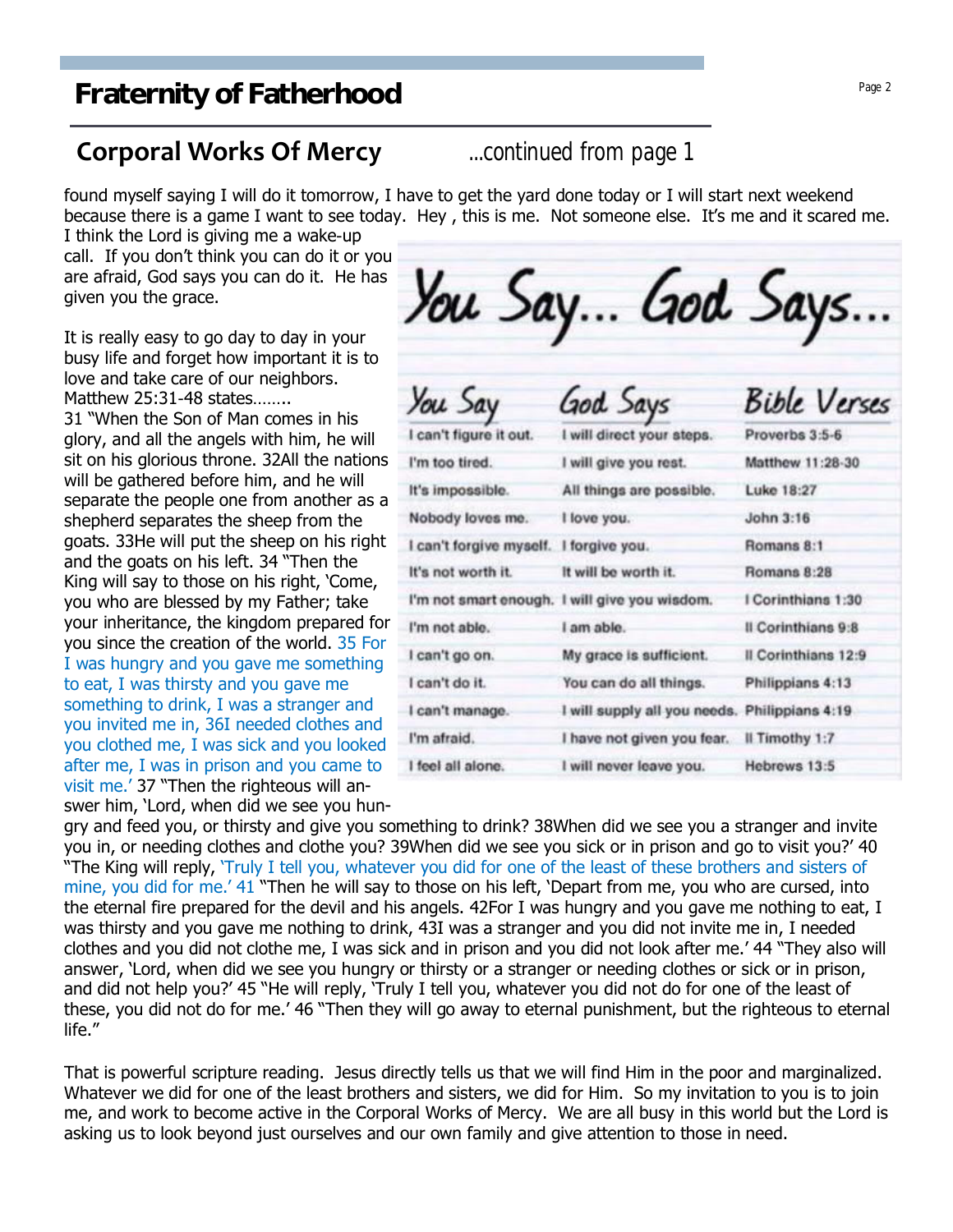# **Prison Ministry - NW Regional Re-entry Center** By: Brian Martinek

**As taken from the April 13, 2019 Prison Ministry Conference in Mount Angel , Oregon …."**In the fall of 2016, Archbishop Sample, in consultation with the Archdiocesan Pastoral Council, identified Works of Mercy, especially expanding prison ministry, as one of six pastoral priorities. As God is both just and merciful, justice flows from the Gospel mandate of Matthew 25 for performing Works of Mercy in our world. The

Church in its Eucharistic mission seeks to bring "all the nations" into right relationship as the Kingdom of God, a place of eternal justice and peace. Certainly criminal acts are the antithesis of peace, skewing the lives and souls of victim, offender and everyone associated with them and with the event. Crime dramatically disrupts the quest for a whole and holy community, but it is also the result of a community that is not whole and holy. So what is the Catholic, Christian response to crime? How do we respond to and care for victims? How do we treat offenders? How do we rebuild community and restore it? These are large questions."

**(**Brian Martinek is a member of the Portland, OR Fraternity of Fatherhood. Brian shared the following on his work with our Newsletter Editors and we wanted to share it with all. He works with prisoners daily, an inspiration and true corporal act of mer $cy.$ )

Basically, I work with prisoners every day! We have a 150 bed facility for female and male inmates who come to my re-entry detention facility from all over the U.S. to work on their re-entry back into their Oregon or SW Washington communities. So, for me going to the Mt. Angel conference was more about getting involved with the arch diocese and the lay people who are interested in Prison ministry to learn about what the Arch Diocese of Portland office of Prison ministry program is and plans to become.

Prison Ministry in the Arch Diocese of Portland is very decentralized and under developed right now from what I can tell. There are a lot of passionate and compassionate lay people, some who are already involved and some who want to be involved. I think it needs to be more organized than it is and that is what they seem to be working on. In my professional and personal opinion it is critically important for a person's ultimate, successful re-entry that incarcerated people have access, encouragement and involvement with their faith while in prison. It is more or as important as mental and physical health. It was interesting to hear from

> the Director of Oregon's Department of Corrections Colette Peters who seems to be a "faith based leader" who believes in the Prison Ministry model. Arch Bishop Sample was a very passionate and inspiring advocate at the conference as well. He shared some of his prior experience with "on the ground" prison ministry from his time in Minnesota and then with visiting prisons in Oregon as the Arch Bishop. He seems to want to make Prison Ministry more of a priority under his leadership.

> In the end having people in our faith communities ready and willing to be there to mentor, encourage and support returning incarcerated people would be one of the best

expressions of Love, Compassion, Mercy and Faith that we could do. Many of the people coming from prison do not have a functional, healthy or faith based support system for them to rely on while making the transition back to community. I think members of the faith communities in Oregon and certainly the Catholic Church parishes have a lot to offer to inmates in jails, prisons, re-entry centers and returning people in their local communities.



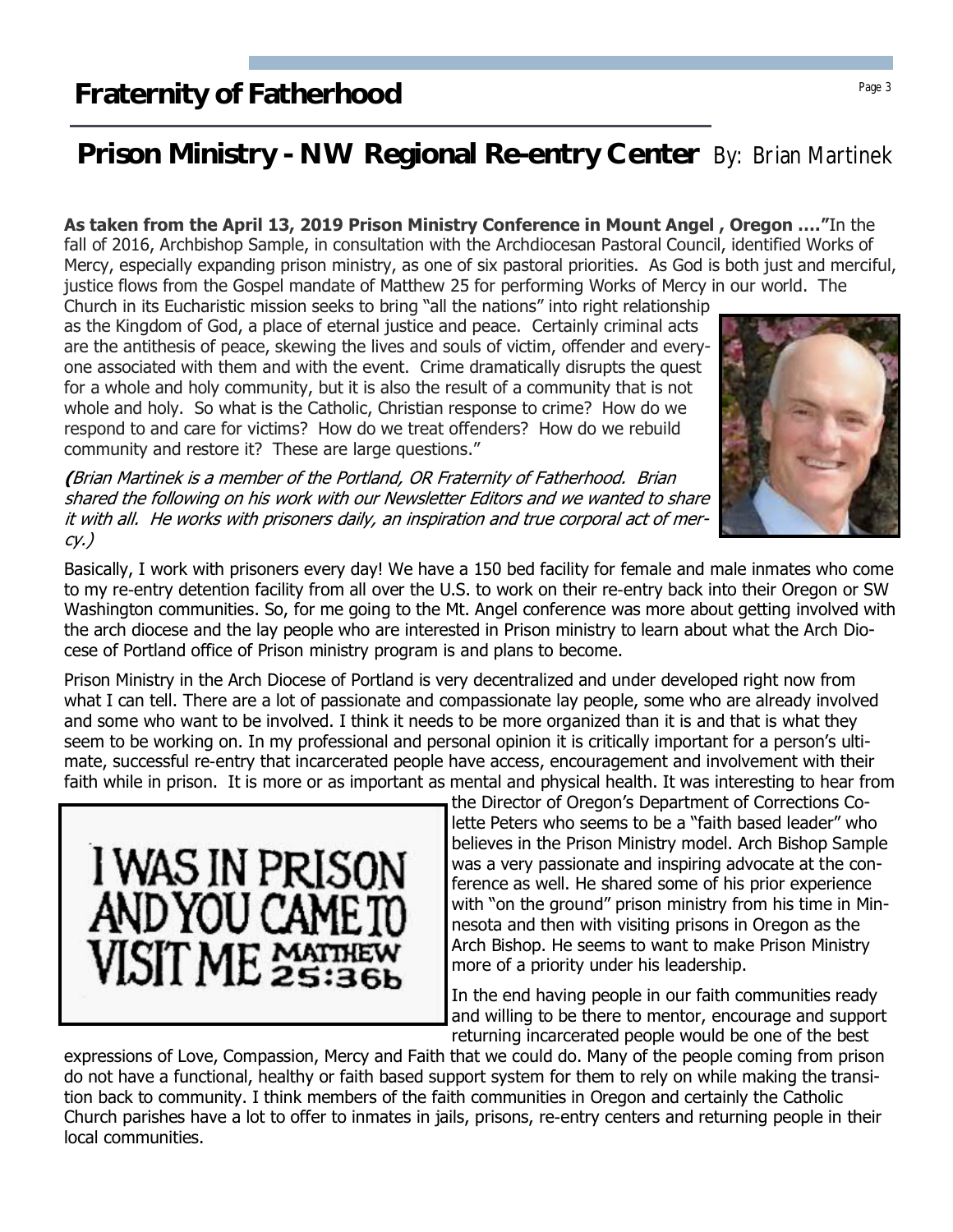

# **The Fruits of Grace Through Mercy By: Deacon Jack Roland**

Greetings my brothers in faith. As Catholic men we are called to protect and provide for our families and loved ones. We are also called to procreate with our wives in a fashion which promotes unity and partner with them for the welfare of our families, in order to sanctify all for the greater glory of God. The Holy Spirit will bring us all we need for each of us to live out the mercy of Christ in our families, but He does not stop there. The Holy Spirit guides us as men and fathers to do the same in our church community and our world according to the station in life we have been blessed with.

How is mercy defined and lived out? We find the answer in scripture. Mercy consists of two distinct yet connected groups of actions. Spiritual works of mercy are acts of Christian charity benefiting another person's soul, while Corporal works of mercy are defined as acts of charity benefitting another's physical person. Christ is our ultimate exemplar of mercy in the Gospels. It is through His Holy Spirit, the Spirit of Truth, that we receive the grace to discern who, how, and when to apply ourselves in service. The Holy Spirit also provides the power within us to carry out God's will. Let us focus on the Corporal works of mercy for a moment: feeding the hungry, giving drink, clothing others, giving shelter, tending to the sick, visiting the imprisoned, and burying the dead.

Too often I allow my pride and stubbornness to stifle my discernment in one or more of these areas. I am reminded of a story my wife related to me while providing meals in the community with the St. Vincent De-Paul Society. While delivering lunches in a park known as a gathering place for the homeless, a fellow worker commented to her that, "some of those in line look too well-dressed to be homeless." A man standing in line overheard her and responded. "Ma'am you don't have to be homeless to be hungry and poor." Our Lord didn't think so either, when granting the miracle of feeding the thousands.

He didn't ask whether or not they had means to feed themselves. He knew they were hungry and He met their need freely, without conditions. And so, God gives us the gift of opportunity for eternal life through Christ Jesus. God grants us the free will to accept His offer of salvation or not. If we accept our Catechism, we are assured that, "by the power of Spirit, God's children can bear much fruit. 'the fruit of the Spirit: … love, joy, peace, patience, kindness, goodness, faithfulness, gentleness, and self-control. We live by the Spirit; the more we renounce ourselves and the more we walk by the Spirit. CCC 736"

Brothers, as Catholic men whether single, married, or religious we are espoused to Christ. And, if to Christ, we are espoused to the entire world and the gifts of the Spirit will befall us and our works of mercy.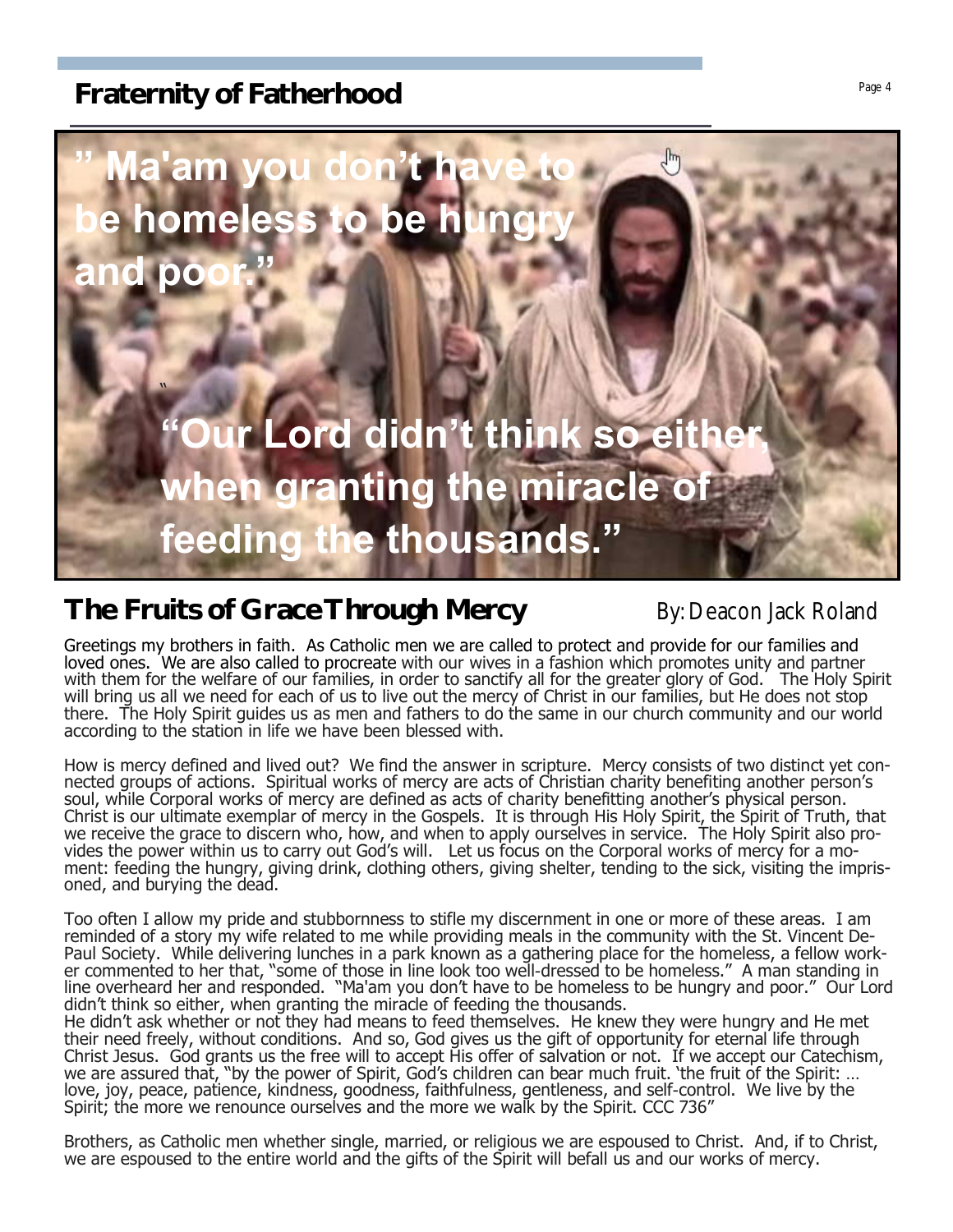# **Feeding the Hungry—Feeding Jesus** By: Mike Allison

I'm sure there are many times when we all extend a helping hand to a person in need. The opportunities are certainly all around us. I'm thinking about the corporal works of mercy. Specifically when Jesus instructs us to feed the hungry. After all, there are so many in need.

worthy or deserving? If that's the case, I have missed the whole point of God's mercy. I recall a lesson Fr. Santan Pinto shared that always stood out to me and remains in my thoughts and heart. Father reminded his spiritual sons and daughters to give without passing judgment and to see

Yes, we absolutely are to share our food. But I must always ask myself, "What is my disposition?" Am I a cheerful giver? Do I place conditions on my giving? Must the person to whom I am giving, in my mind be

> Thanks be to God that Jesus did not select only those worthy of his love and mercy. I don't deserve it and that's the sign of true love! We give in imitation of God our Father. We give out of Love.

ness.

Father gave an example. He said we have no problem going out with a friend or even an acquaintance and buy this person a beer. We spend our money and have a couple of drinks. We don't give it a second thought. But if a poor person wants a beer, we say, I'm not going to give that person money, all they will do is go buy a beer. Why should not a poor person have the enjoyment of a cold beer? Maybe they will not spend the money the way I think they should, but is this a reason not to give?

Brothers, I am not saying we aid intentionally in harming a persons health, but I do not want to set myself up as the one who places judgment and conditions on giving.

Thanks be to God that Jesus did not select only those worthy of his love and mercy. I don't deserve it and

that's the sign of true love! We give in imitation of God our Father. We give out of Love.

Perhaps the person desiring a beer is really desiring what we all want and that is the companionship of one to share it with. Perhaps the greatest need is to be touched with a hug, to laugh or just to be looked at directly in the eyes and to be listened to.

In my experiences, these types of encounters are gifts shared through, with and in Jesus. "Whatever you do to the least of my brothers, you do unto me."

Thank you Jesus for giving us a command to love. Praise be Your Holy name!

 Join the Portland Fraternity of Fatherhood the 2nd Saturday of each month 7:30—9:30am. Morning mass at St. Mary's Cathedral followed with breakfast study session. Call Brendan McVicker for information at 503-358-4963



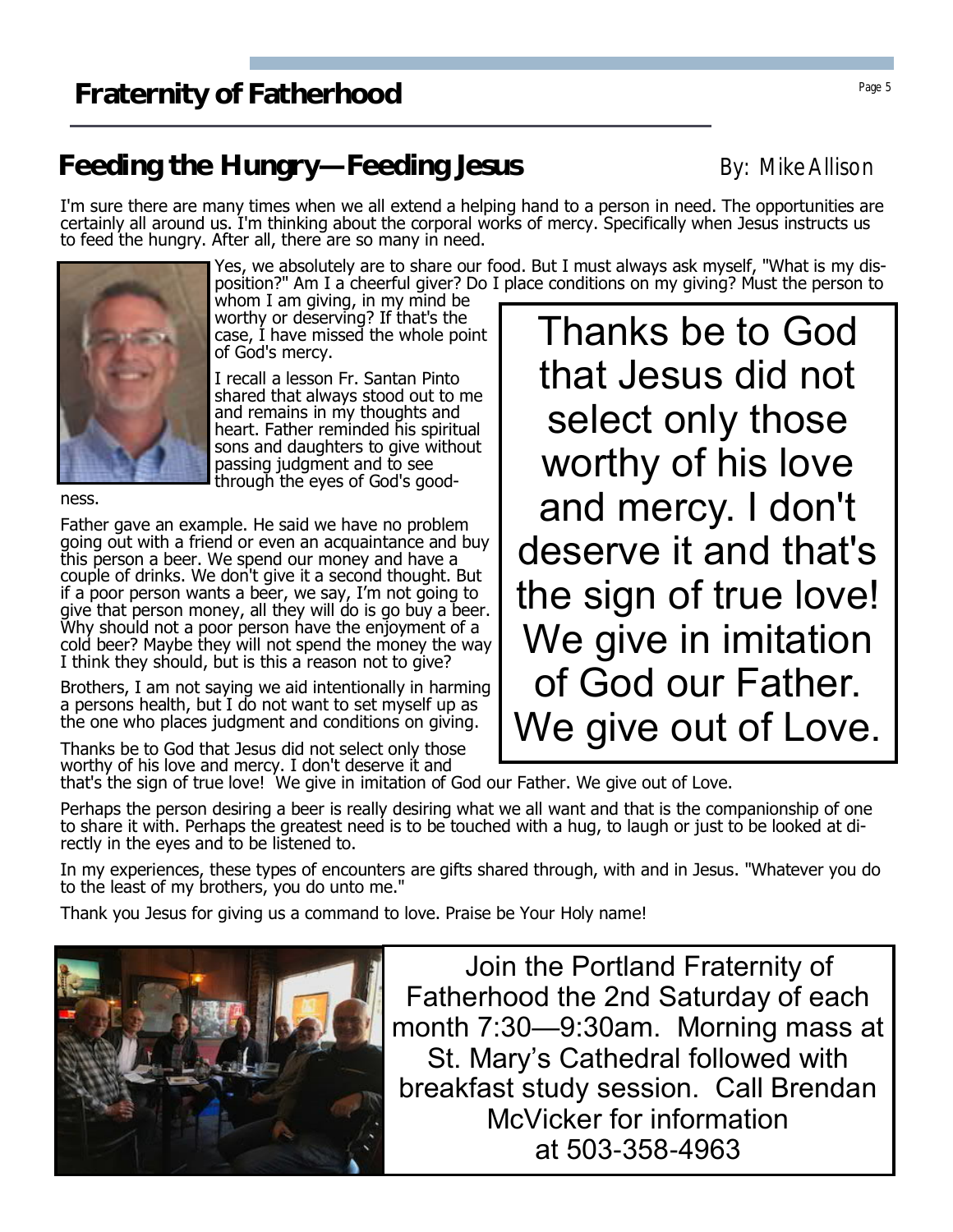# **Fraternity of Fatherhood** Page 6 **Page 6**

# **Fraternity of Fatherhood—Group locations & Area Coordinators**

Fr. Pinto has encouraged us to grow and expand the Fraternity of Fatherhood all over the world. He has granted us his permission, his blessing and he guides us spiritually. It is with this confidence that we now move forward with humility, obedience and docile hearts. If you are interested in joining a Fraternity of Fatherhood group or if you would like to start a group in your city contact Ray Emnace, Mike Allison, Stacey Hill or Brendan McVicker.

| <b>Arkansas</b>         |                    |                |                                     |                       |
|-------------------------|--------------------|----------------|-------------------------------------|-----------------------|
| <b>Steve Osborn</b>     | $(501) 664 - 5379$ | (501) 529-5615 | SteveO@oca-actuaries.com            | Little Rock           |
| <b>California</b>       |                    |                |                                     |                       |
| Ray Emnace              | $(661)$ 513-4216   | (213) 531-1999 | raceman502@aol.com                  | Los Angeles           |
| Mike Allison            |                    | (916) 834-6226 | meallison5@gmail.com                | <b>Citrus Heights</b> |
| <b>Mississippi</b>      |                    |                |                                     |                       |
| Don Brewer              | $(662)$ 253-5146   | (901) 299-1989 | don@memphis2u.com                   | Olive Branch          |
| <b>Nevada</b>           |                    |                |                                     |                       |
| <b>Stacey Hill</b>      | $(775) 787 - 6275$ | (775) 762-5217 | djmstacey@sbcglobal.net             | Reno                  |
| <b>Oregon</b>           |                    |                |                                     |                       |
| <b>Brendan McVicker</b> | $(503) 657 - 0484$ | (503) 358-4963 | mcvickerfamily@comcast.net Portland |                       |
| <b>Arizona</b>          |                    |                |                                     |                       |
| <b>Bill Booth</b>       | $(623)$ 398-8950   |                | Bbooth512@centurylink.net           | Phoenix               |
| <b>Texas</b>            |                    |                |                                     |                       |
| Donald Lange            | (210) 249-8858     |                | dplange1990@gmail.com               | Dallas/Ft. Worth      |
| Matt Bawcum             |                    |                | mattbawcum1@gmail.com               | Paris                 |
| Frank Drobil            |                    |                | frankdrobil@yahoo.com               | Paris                 |
| Dustin Wall             |                    |                | sd wall81@sbcglobal.net             | Paris                 |
| Peter Kane              |                    |                | pkane@dioceseoftyler.org            | <b>Tyler</b>          |
| Ty Jackson              |                    |                | tynerjackson@icloud.com             | <b>Tyler</b>          |
|                         |                    |                |                                     |                       |

#### **Fraternity Sacramento Men**

…

**Meet every third Wednesday of the month. We meet at Denny's in Orangevale at 7:30 pm. Please contact Mike Allison with any questions at email address... (meallison5@gmail.com) Hope you can join!**

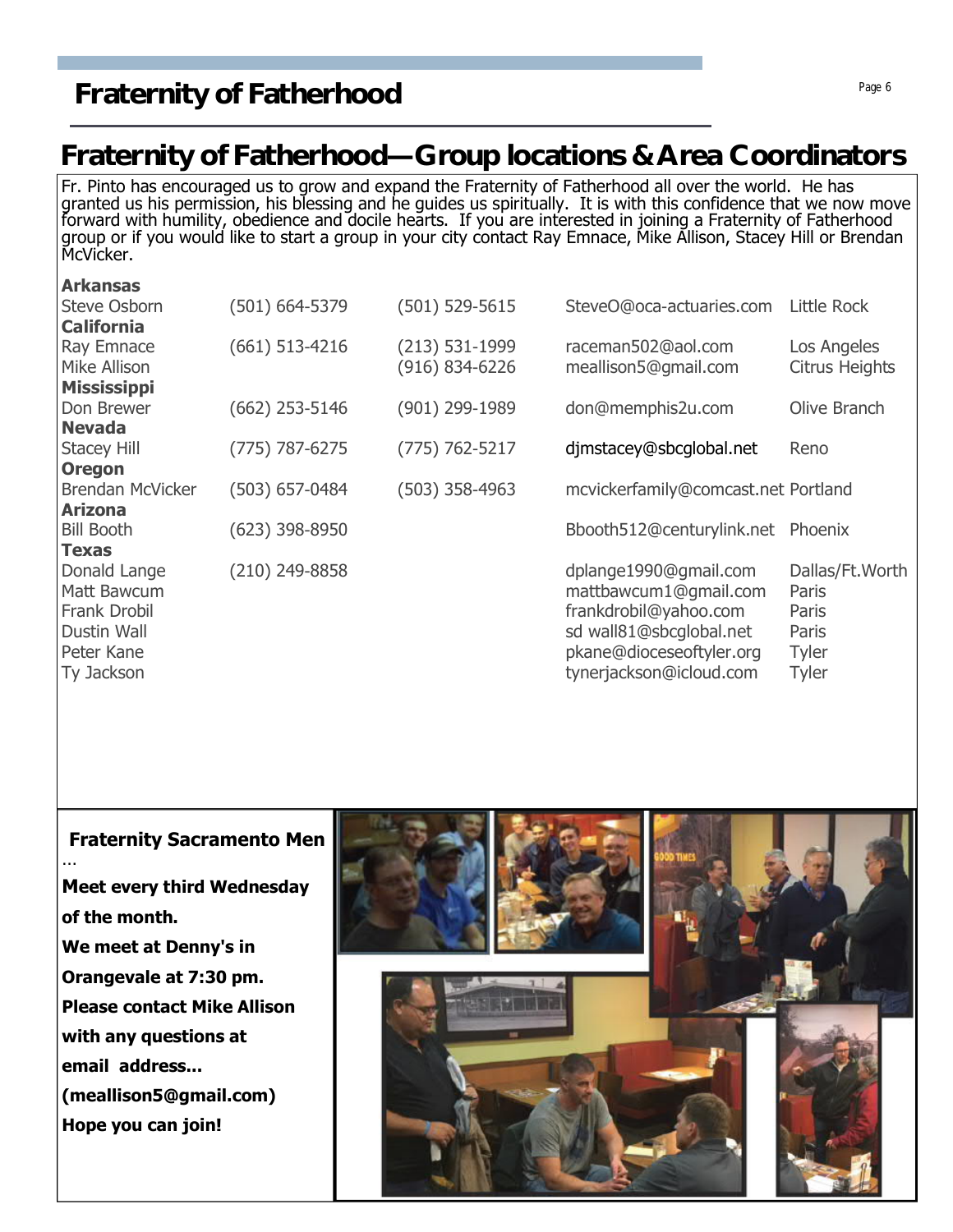## **Saints Corner - Seven Saints of Mercy By: Joseph Pronechen**

In his homily for the canonization of St. Faustina Kowalska, Pope St. John Paul II reminded the faithful that Christ has taught us "man not only receives and experiences the mercy of God, but is also called to practice mercy towards others: 'Blessed are the merciful, for they shall obtain mercy' (Matthew 5:7). … Jesus bent over every kind of human poverty, material and spiritual. In this Jubilee Year of Mercy, saints have much to teach us. They became saints by practicing the works of mercy and other acts of holiness. "… This led to the spiritual and corporal 'works of mercy.' Here mercy became a concrete way of being 'neighbor' to one's neediest brothers and sisters."

And as Pope Francis has said, "A little mercy makes the world less cold and more just." Seven special saints did just that.

### **St. Teresa of Calcutta**

Newly canonized St. Teresa of Calcutta is a shining example. She picked up the dying and the poor literally from the gutters, treated them with great kindness and dignity, fed them and attended to them as they lay dying of various diseases. She called them all "Jesus in disguise." And she did these works of mercy with an ever-present joy: "Keep the joy of lov-

ing God in your heart and share this joy with all you meet, especially your family," Mother Teresa said.

"Speak tenderly to them. Let there be kindness in your face, in your eyes, in your smile, in the warmth of your greeting. Always have a cheerful smile. Don't only give your care, but give your heart, as well."

She also told us to find our own mercy missions: "Calcuttas are everywhere, if only we have eyes to see. Find your Calcutta." She emphasized: "Jesus made it very clear: Whatever you do to the least of my brethren, you do it to me. Give a glass of water, you give it to me. Receive a little child, you receive me."

### **St. Catherine of Siena**

In the 14th century, St. Catherine of Siena put tremendous mercy into action during her 33 years of life. Declared a doctor of the Church by Blessed Paul VI, the lay (tertiary) Dominican patiently advised, spiritually counseled and prayed for endless lines of troubled people seeking her help. Three priests were assigned to no other duty but hearing the confessions of the people she counseled. She was even an adviser to popes.

At the same time, like so many other saints, Catherine engaged in tasks like caring for the sick and feeding the elderly. Fearlessly, she tended to those stricken during a plague, comforted the dying and even buried the dead herself. Many times, her acts of mercy were even supernatural. For example, in her hands, food would be multiplied by God. She tended patiently to one woman, banished from the city because of her horrible leprosy, in the face of the woman's bitter complaints. Eventually the woman converted through Catherine's prayer and patient attendance.

Many others converted through Catherine's prayers and sacrifices for the conversion of sinners. Her every deed was truly mercy in action.

#### **St. Pio**

Who can doubt the example of mercy in action in St. Pio of Pietrelcina? Through as many as 12 hours in the confessional every day, Padre Pio practiced mercy to countless repentant sinners, offering them forgiveness and conversion. As St. John Paul II said of him, "Padre Pio was a generous dispenser of Divine Mercy."

Yet he saw his own need of it, stating, "Jesus continues to love me and to draw me closer to himself. He has forgotten my sins, and I would say that he remembers only his own mercy. Each morning, he comes into my heart and pours out all the effusions of his goodness."





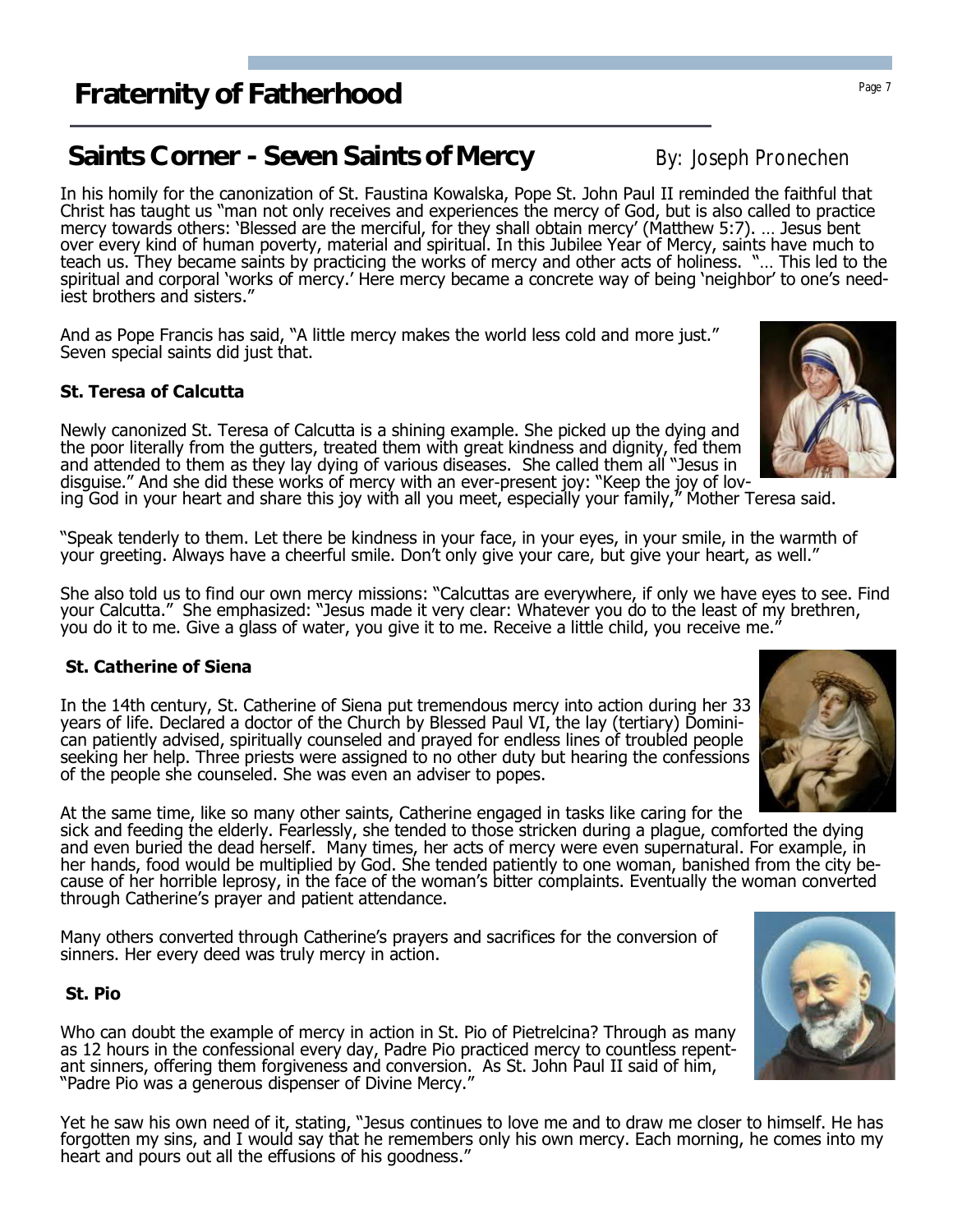# **Saints Corner - Seven Saints of Mercy** ...continued

### **St. Thérèse**

St. Thérèse of Lisieux, the Little Flower, was a practitioner of mercy, too — all according to her "Little Way." As the saint told us in her autobiography, Story of A Soul, "I applied myself above all to practice quite hidden little acts of virtue; thus I liked to fold the mantles forgotten by the sisters and sought a thousand opportunities of rendering them service."

"I ought to seek the company of those sisters who, according to nature, please me least. I ought to fulfill in their regard the office of the Good Samaritan," she also wrote of her merciful aim. "A word, a kindly smile, will often suffice to gladden a wounded and sorrowful heart."

She truly comforted the sorrowful. And many times, she, like Catherine of Siena, had to practice the spiritual work of mercy of bearing wrongs patiently.

### **St. Marianne Cope**

St. Marianne Cope helped found two of the first Catholic hospitals in central New York. At St. Joseph's Hospital in Syracuse, she was criticized for treating the outcasts of society, including alcoholics. But that never stopped her from giving them all ample attention with kindness.

Then, in 1883, a letter arrived asking her go to the Hawaiian Islands to work with those suffering with leprosy. She wrote: "I am hungry for the work, and I wish with all my heart to be one of the chosen ones whose privilege it will be to sacrifice themselves for the sal-

vation of the souls of the poor Islanders. ... It would be my greatest delight even to minister to the abandoned 'lepers.'" With six sisters, St. Marianne first supervised the Oahu hospital that received leprosy patients. They also cared for the patients' children, who were rejected by society. When the government exiled the lepers to the island of Molokai, Mother Marianne and her sisters went, too.

They helped the dying Father Damien de Veuster, who has been canonized a saint himself, and ran homes for the little girls and boys. She said their primary duty was "to make life as pleasant and as comfortable as possible for those of our fellow creatures whom God has chosen to afflict with this terrible disease." Her own words show her desire to practice mercy: "My heart bled for the children, and I was anxious and hungry to help put a little more sunshine into their dreary lives." about what gift I will accept from God as purification for the things that are good and holy.

### **St. Faustina and St. John Paul**

St. Faustina not only brought the world the message of Divine Mercy given by Jesus, but she acted with that mercy, even in the simplest service as porter of the convent gate.

"Oh, how happy I am that my superiors have given me such a task!" she exclaimed. "I understand that mercy is manifold; one can do good always and everywhere and at all times. An ardent love of God sees all around itself constant opportunities to share itself through deed, word and prayer" (St. Faustina's diary, 1313).

What prompted this response in Faustina was an experience similar to what St. Martin of Tours had many centuries earlier. She described the story in her diary (1312):

"Jesus came to the main entrance today, under the guise of a poor young man. This young man, emaciated, barefoot and bareheaded, and with his clothes in tatters, was frozen because the day was cold and rainy. He asked for something hot to eat. So I went to the kitchen, but found nothing





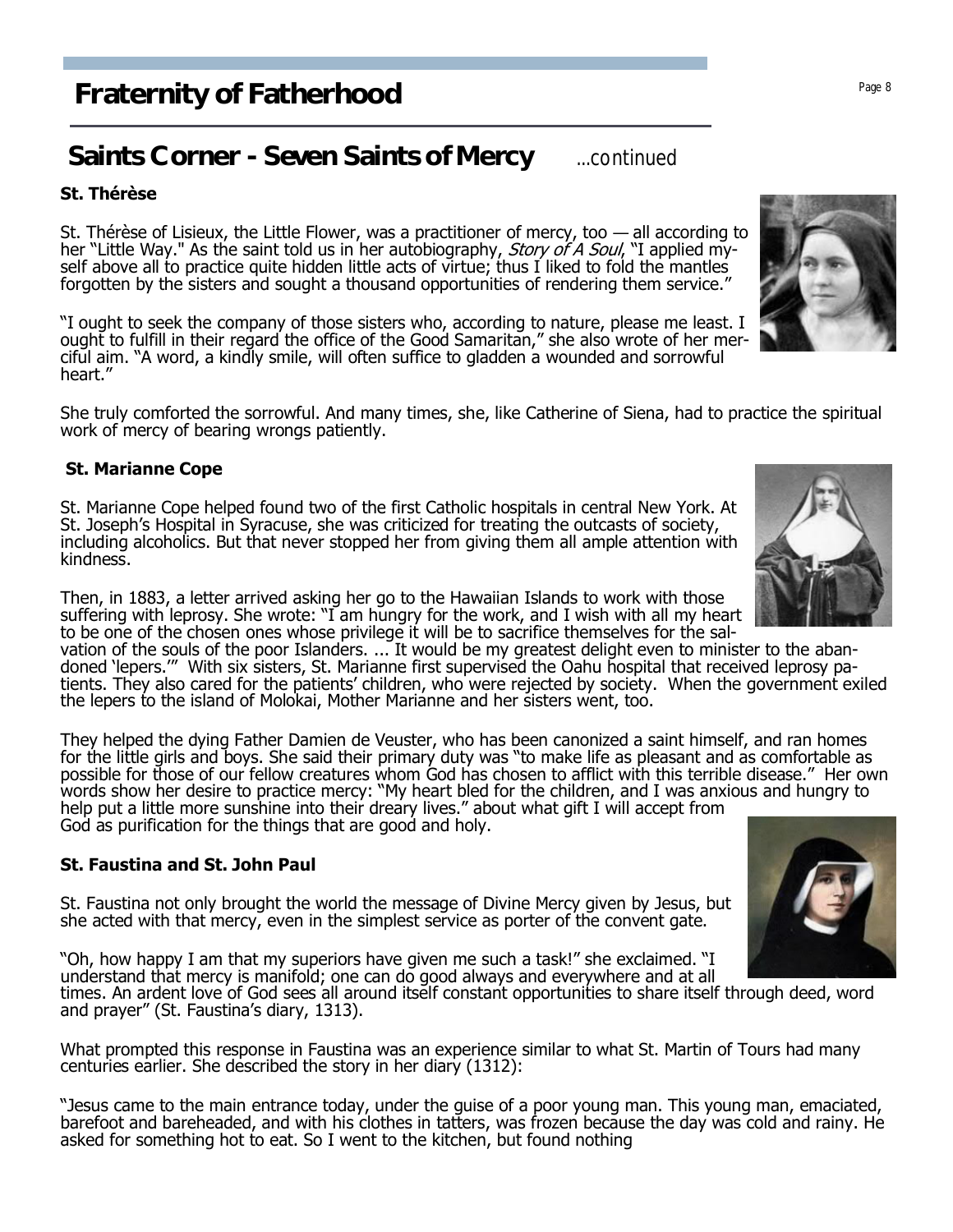# **Saints Corner - Seven Saints of Mercy** ...continued

there for the poor. But, after searching around for some time, I succeeded in finding some soup, which I reheated and into which I crumbled some bread; and I gave it to the poor young man, who ate it. As I was taking the bowl from him, he gave me to know that he was the Lord of heaven and earth. When I saw him as he was, he vanished from my sight. When I went back in and reflected on what had happened at the gate, I heard these words in my soul: *My daughter, the blessings of the poor who bless me as they leave* this gate have reached my ears. And your compassion, within the bounds of obedience, has pleased me, and this is why I came down from my throne — to taste the fruits of your mercy."

As St. John Paul II reminded the faithful at the Shrine of Divine Mercy in Krakow, Poland, in 1997, "There is nothing more man needs than Divine Mercy — that love which is benevolent, which is compassionate, which raises man above his weakness to the infinite heights, to the holiness of God."

The Polish pope was indeed a mercy messenger, proclaiming God's infinite love to the ends of the earth — even famously exhibiting mercy to the man who tried to assassinate him in 1981. He is the pope who promulgated the message of Divine Mercy to the world, by canonizing Faustina as the first saint of the new millennium and designating widespread devotion of Divine Mercy on the Second Sunday of Easter.

These saints, and so many others, teach us we can practice mercy wherever God has placed us — whether through action, words or prayer.

As Jesus explained the three degrees of mercy to Faustina: "The first: the act of mercy, of whatever kind. The second: the word of mercy  $-$  if I cannot carry out a work of mercy, I will assist by my words. The third: prayer — if I cannot show mercy by deeds or words, I can always do so by prayer. My prayer reaches out even there where I cannot reach out physically."

celebration of the receiving of the Holy Spirit by the early church. John the Baptist prophesied of the first Pentecost when Jesus would baptize with the Holy these men after His death on the cross and His resurrection, giving convincing proofs that He was alive. Jesus told the disciples to wait in Jerusalem for the Father's gift of the Holy Spirit, from whom they would receive power to be His witnesses to the ends of the earth ( $Acts$  1:3-8). After Jesus' ascension to heaven, the men returned to Jerusalem and joined together in prayer in an upper room. On the Day of wind filled the house and tongues of fire came to rest on each of them and all were filled with the Holy Spirit. They were given the power of communication, which Peter used to begin the ministry for which Jesus had prepared him. After the coming of the Holy Spirit, the disciples did not stay in the room basking in God's glory but burst out to tell the world. This was the beginning of the church as we know it.







The birth of the Church

June 9 - 2019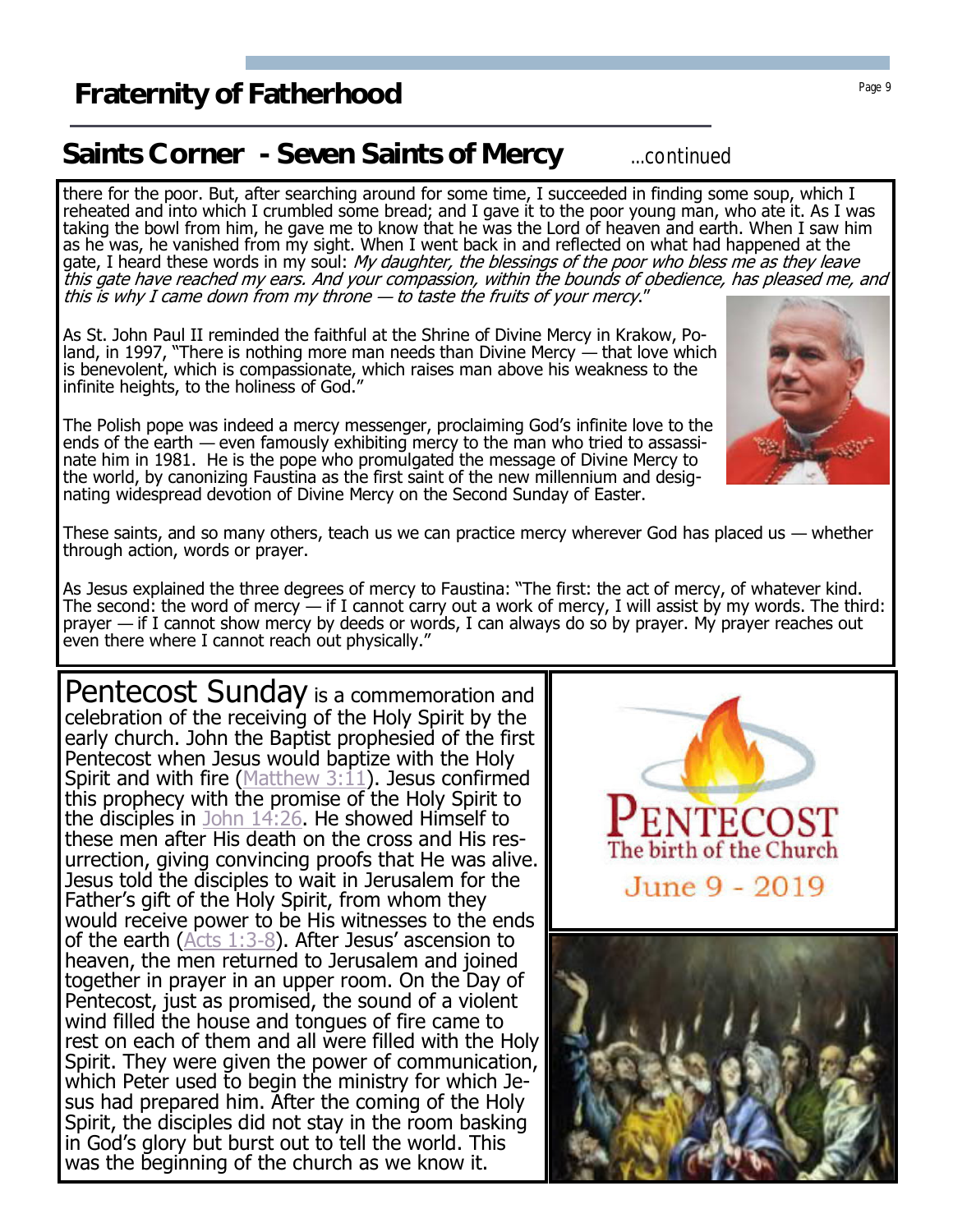### **The Chaplet of Divine Mercy—Take Advantage of the Gift**

The On September 13, 1935, Sister Faustina had a terrible vision of a destroying Angel ("the agent of divine wrath") about to strike some place on the planet. She began praving, begging him to put off the punishment until the world did penance. At first, her pleas seemed in vain, but presently she saw the Holy Trinity and felt the power of Christ's grace in her soul. Again she began to plead for the world in words that welled up out of the silence of her soul: **"**Eternal Father, I offer You the Body and Blood, Soul and Divinity of Your dearly beloved Son, Our Lord Jesus Christ, for our sins and those of the whole world; for the sake of His sorrowful Passion, have mercy on us" (475).

Her prayer was answered and the angel was prevented from carrying out the chastisement. The following morning, Sister Faustina heard these interior words: "Every time you enter the chapel, start reciting the prayer which I taught you yesterday" (476).

Later, she was instructed in the recitation of the Chaplet of Divine Mercy: "This prayer will serve to appease My wrath. You will recite it for nine days, on the beads of the Rosary, in the following manner: first of all, you will say one Our Father and Hail Mary and the I Believe in God. Then, on the Our Father beads, you will say the following words: 'Eternal Father, I offer You the Body and Blood, Soul and Divinity of Your dearly beloved Son, Our Lord Jesus Christ, for our sins and those of the whole world.' On the Hail Mary beads you will say the following words: 'For the sake of His sorrowful Passion, have mercy on us and on the whole world.' In conclusion, three times you will recite these words: 'Holy God, Holy Mighty One, Holy Immortal One, have mercy on us and on the whole world' " (476).

Jesus Himself tells us why it is so important to recite this prayer: "Recite the chaplet unceasingly that I have taught you. Whoever recites it will receive great mercy at the hour of death. Priests will recommend it to sinners as their last hope of salvation. Even in the case of the most hardened sinner, if he were to recite this chaplet only once, he would receive grace from My infinite mercy. I desire that the whole world know My infinite mercy. I desire to grant unimaginable graces to those souls that trust in My mercy" (687).

"Oh, what great graces I will grant to souls that say this chaplet; the very depths of My tender mercy are stirred

for the sake of those who say the chaplet" (848). "At the hour of their death, I defend as My own glory every soul that will say this chaplet; or when others say it for a dying person, the indulgence is the same" (811). "Through the chaplet you will obtain everything, if what you ask is compatible with My will" (1731).